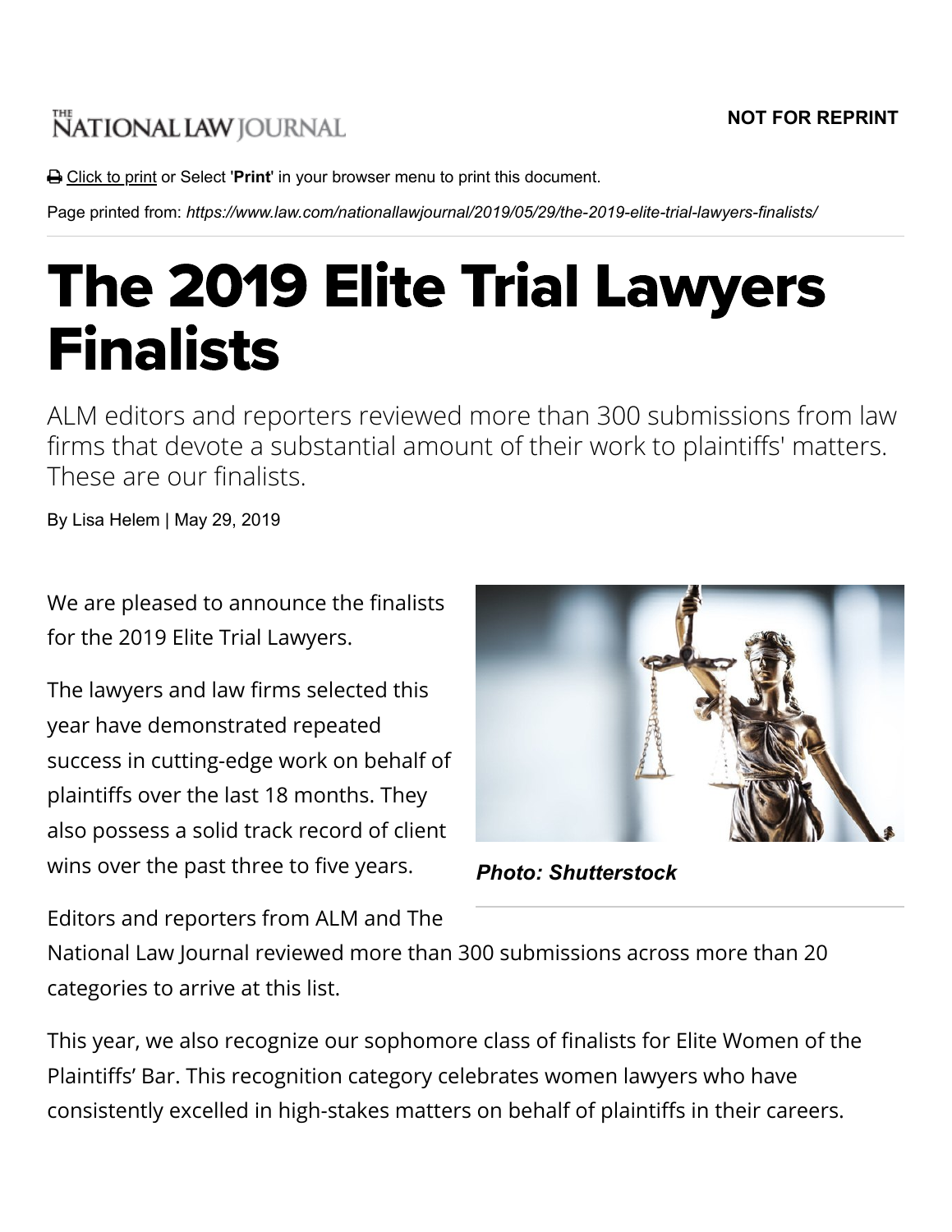The 2019 Elite Trial Lawyers winners are set to be announced at the **Elite Trial Lawyers** event July 18, 2019, at Lotte New York Palace

[\(https://www.event.law.com/nationallawjournal-ETL\) in New York City. Congratulations](https://www.event.law.com/nationallawjournal-ETL) to the finalist lawyers and law firms.

—Lisa Helem, Editor-in Chief, The National Law Journal

## **The 2019 Elite Trial Lawyers Finalists**

|                       | <b>Berger Montague</b>         |
|-----------------------|--------------------------------|
|                       | Hausfeld                       |
|                       | Susman Godfrey                 |
| <b>Antitrust</b>      | Labaton Sucharow               |
|                       | Robins Kaplan                  |
|                       | Korein Tillery                 |
|                       | Cohen Milstein Sellers & Toll  |
|                       |                                |
|                       | <b>Reid Collins &amp; Tsai</b> |
| <b>Bankruptcy</b>     | <b>Motley Rice</b>             |
|                       | <b>Susman Godfrey</b>          |
| <b>Business Torts</b> | MoloLamken                     |
|                       | <b>Stueve Siegel Hanson</b>    |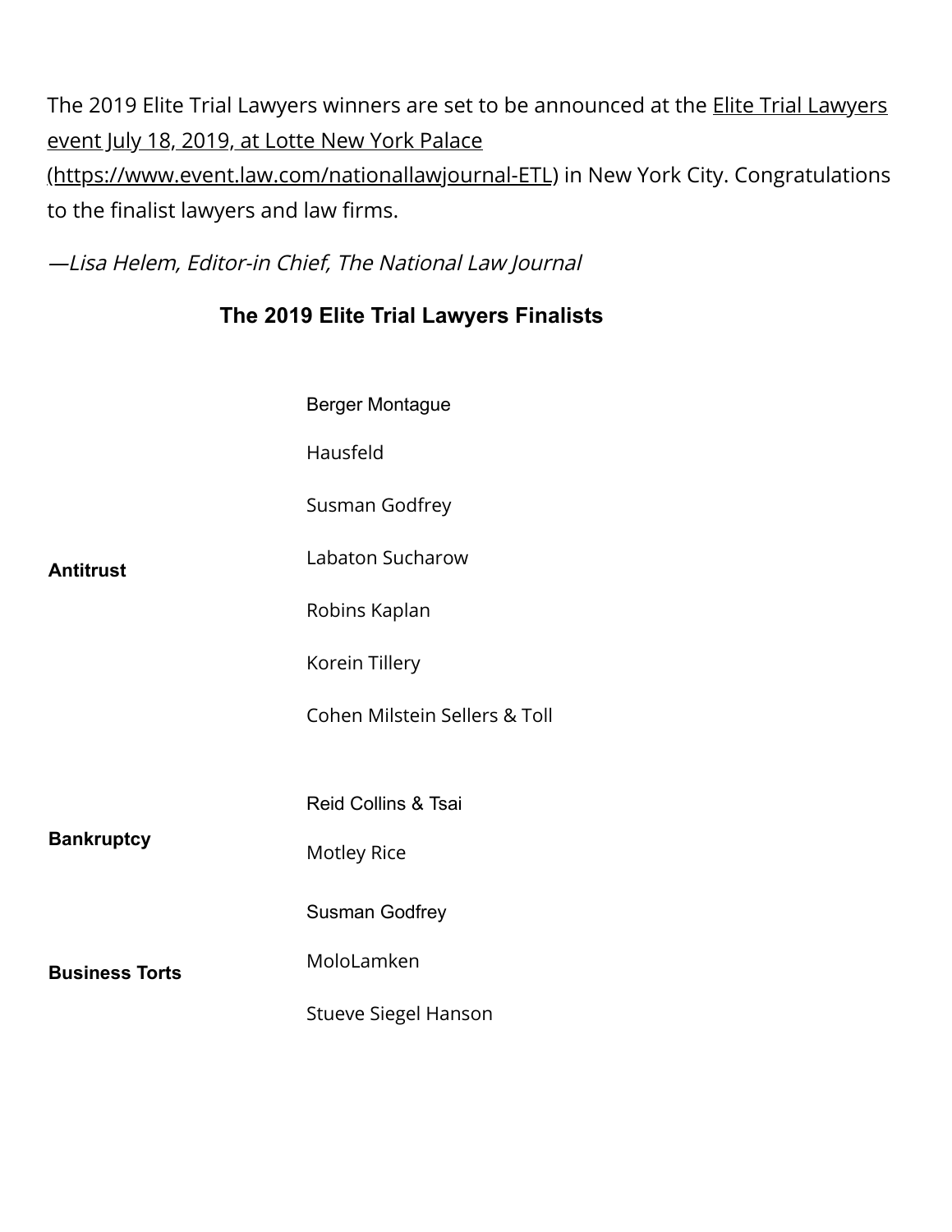| <b>Civil Rights</b>        | Wigdor                                        |
|----------------------------|-----------------------------------------------|
|                            | <b>MacLellan Law Firm</b>                     |
|                            | David B. Shanies Law Office                   |
|                            | Lieff Cabraser Heimann & Bernstein            |
| <b>Consumer Protection</b> | Edelson                                       |
|                            | Girard Sharp                                  |
|                            | <b>Consumer Litigation Associates</b>         |
|                            | Berger Montague                               |
|                            | <b>McNicholas &amp; McNicholas</b>            |
|                            | Beasley, Allen, Crow, Methvin, Portis & Miles |
| <b>Disability Rights</b>   | Berry Law Firm                                |
|                            | Berg Plummer Johnson & Raval                  |
|                            | <b>Sanford Heisler Sharp</b>                  |
| <b>Discrimination</b>      | Wigdor                                        |
|                            | <b>McNicholas &amp; McNicholas</b>            |
|                            | Phillips and Associates                       |
|                            | David B. Shanies Law Office                   |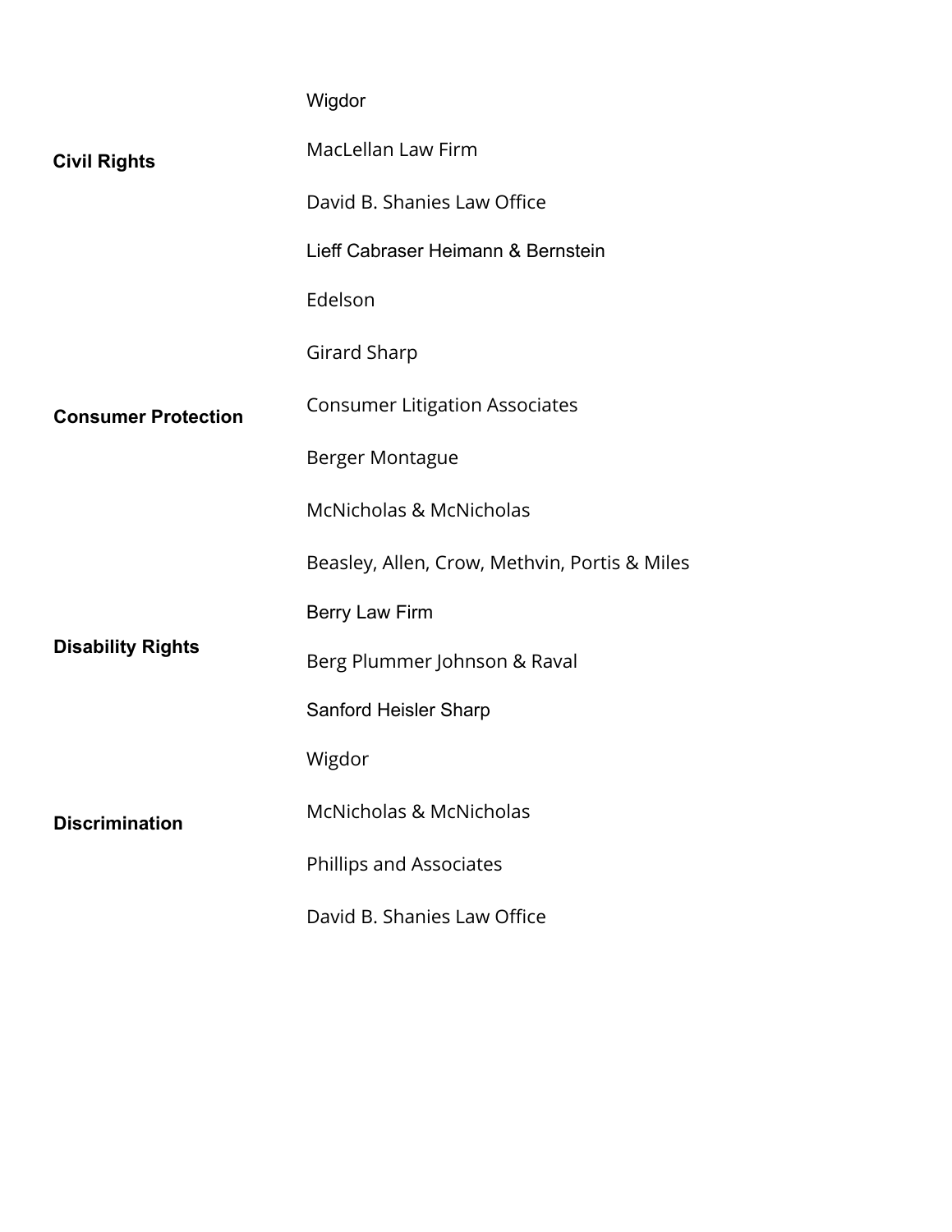|                                                     | Agnieszka Fryszman — Cohen Milstein Sellers & Toll  |
|-----------------------------------------------------|-----------------------------------------------------|
|                                                     | Roberta Liebenberg - Fine, Kaplan and Black         |
|                                                     | Kalpana Srinivasan — Susman Godfrey                 |
| <b>Elite Women of the</b><br><b>Plaintiffs' Bar</b> | Fidelma Fitzpatrick - Motley Rice                   |
|                                                     | Kellie Lerner — Robins Kaplan                       |
|                                                     | Sharon K. Robertson — Cohen Milstein Sellers & Toll |
|                                                     | Teresa Fariss McClain - Robins Kaplan               |
|                                                     | Dena Sharp — Girard Sharp                           |
|                                                     | Jeanne M. Christensen - Wigdor                      |
| <b>Employment Rights</b>                            | Wigdor                                              |
|                                                     | Sanford Heisler Sharp                               |
|                                                     | <b>Stueve Siegel Hanson</b>                         |
|                                                     | <b>McNicholas &amp; McNicholas</b>                  |
|                                                     | Phillips and Associates                             |
|                                                     | Beasley, Allen, Crow, Methvin, Portis & Miles       |
|                                                     | Korein Tillery                                      |
|                                                     | <b>Cohen Milstein Sellers &amp; Toll</b>            |
| <b>Environmental Protection</b>                     | Napoli Shkolnik                                     |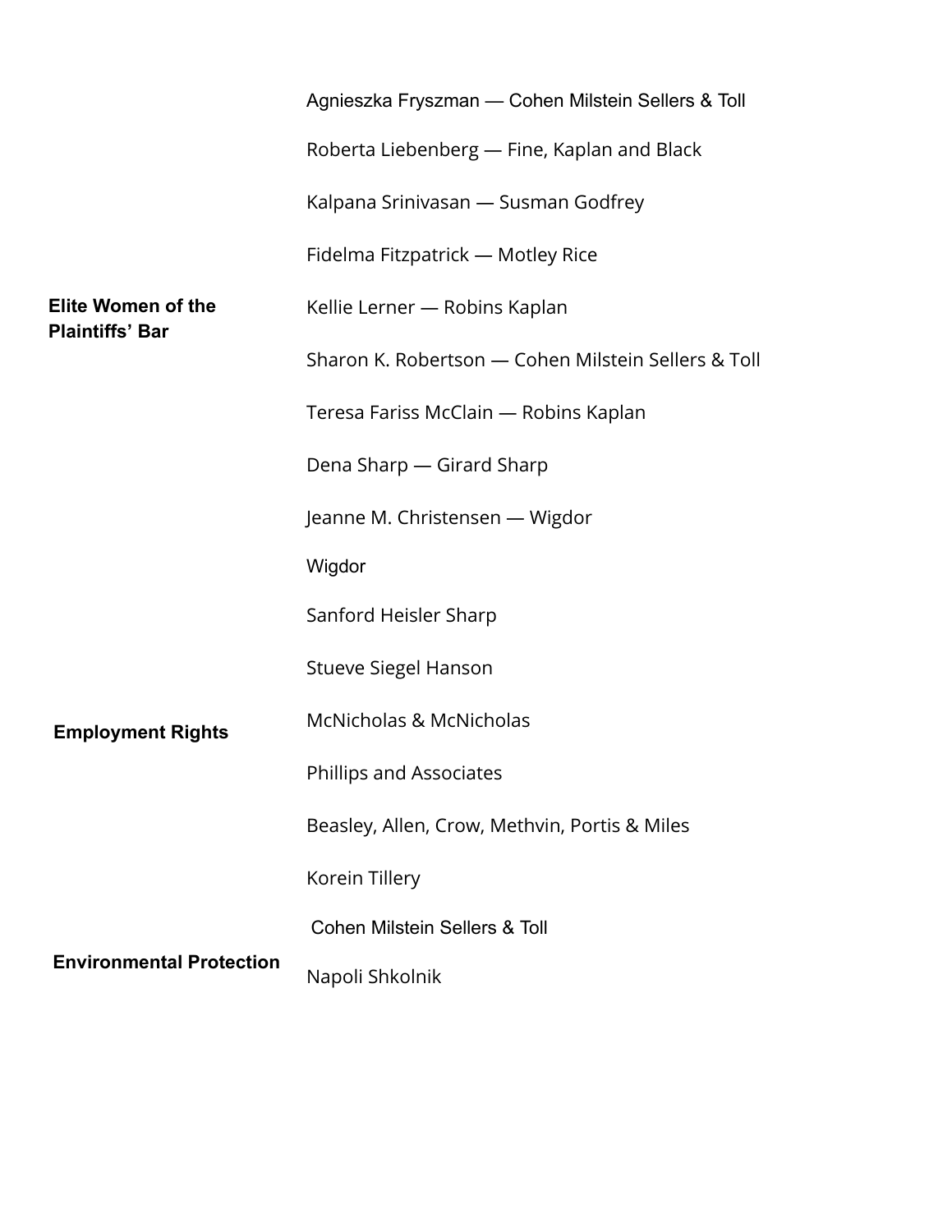|                            | <b>Consumer Litigation Associates</b> |
|----------------------------|---------------------------------------|
|                            | <b>Motley Rice</b>                    |
| <b>Financial Products</b>  | Kelley   Uustal                       |
|                            | <b>Stueve Siegel Hanson</b>           |
| <b>Gaming Law</b>          | Edelson                               |
| Immigration                | <b>Labaton Sucharow</b>               |
|                            | <b>Girard Sharp</b>                   |
| <b>Insurance Liability</b> | Berg Plummer Johnson & Raval          |
|                            | The Grigoropoulos Law Group           |
|                            | Hagens Berman Sobol Shapiro           |
|                            | Baum, Hedlund, Aristei & Goldman      |
|                            | <b>Motley Rice</b>                    |
| <b>Mass Torts</b>          | Lieff Cabraser Heimann & Bernstein    |
|                            | Edelson                               |
|                            | Cohen Milstein Sellers & Toll         |
|                            | <b>Heimberg Barr</b>                  |
|                            | Levin & Perconti                      |
|                            | Bostwick & Peterson                   |
| <b>Medical Malpractice</b> | Robins Kaplan                         |
|                            | Garcia & Artigliere                   |
|                            | <b>Bell Law Firm</b>                  |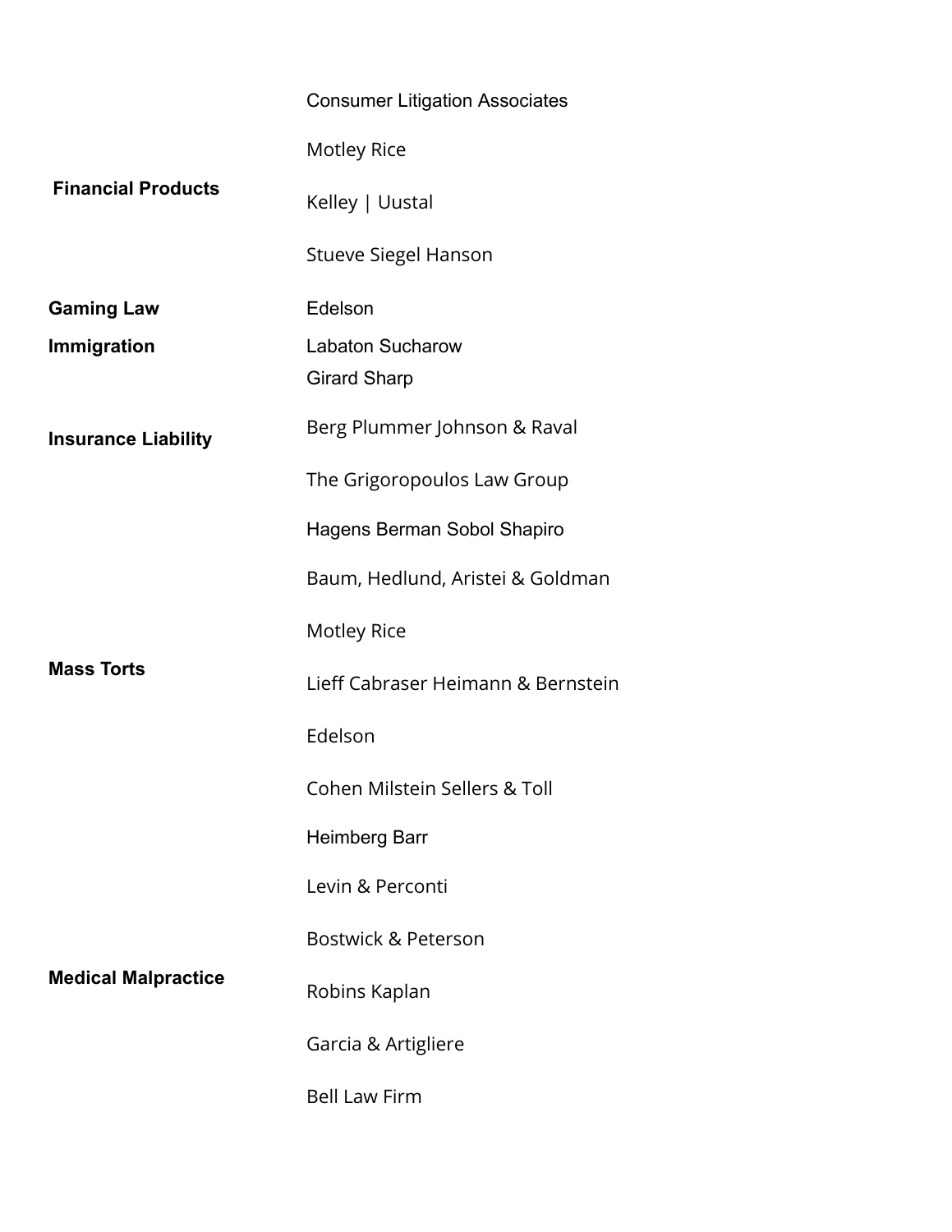| Other                            | Taylor & Ring                      |
|----------------------------------|------------------------------------|
|                                  | Aldous Walker                      |
|                                  | Panish Shea & Boyle                |
|                                  | Fox Law                            |
| <b>Pharmaceutical Litigation</b> | <b>Berger Montague</b>             |
|                                  | Cohen Milstein Sellers & Toll      |
|                                  | <b>Motley Rice</b>                 |
|                                  | Baron & Budd                       |
|                                  | Girard Sharp                       |
|                                  | Kelley   Uustal                    |
| <b>Privacy/Data Breach</b>       | Edelson                            |
|                                  | Lieff Cabraser Heimann & Bernstein |
|                                  | <b>Stueve Siegel Hanson</b>        |